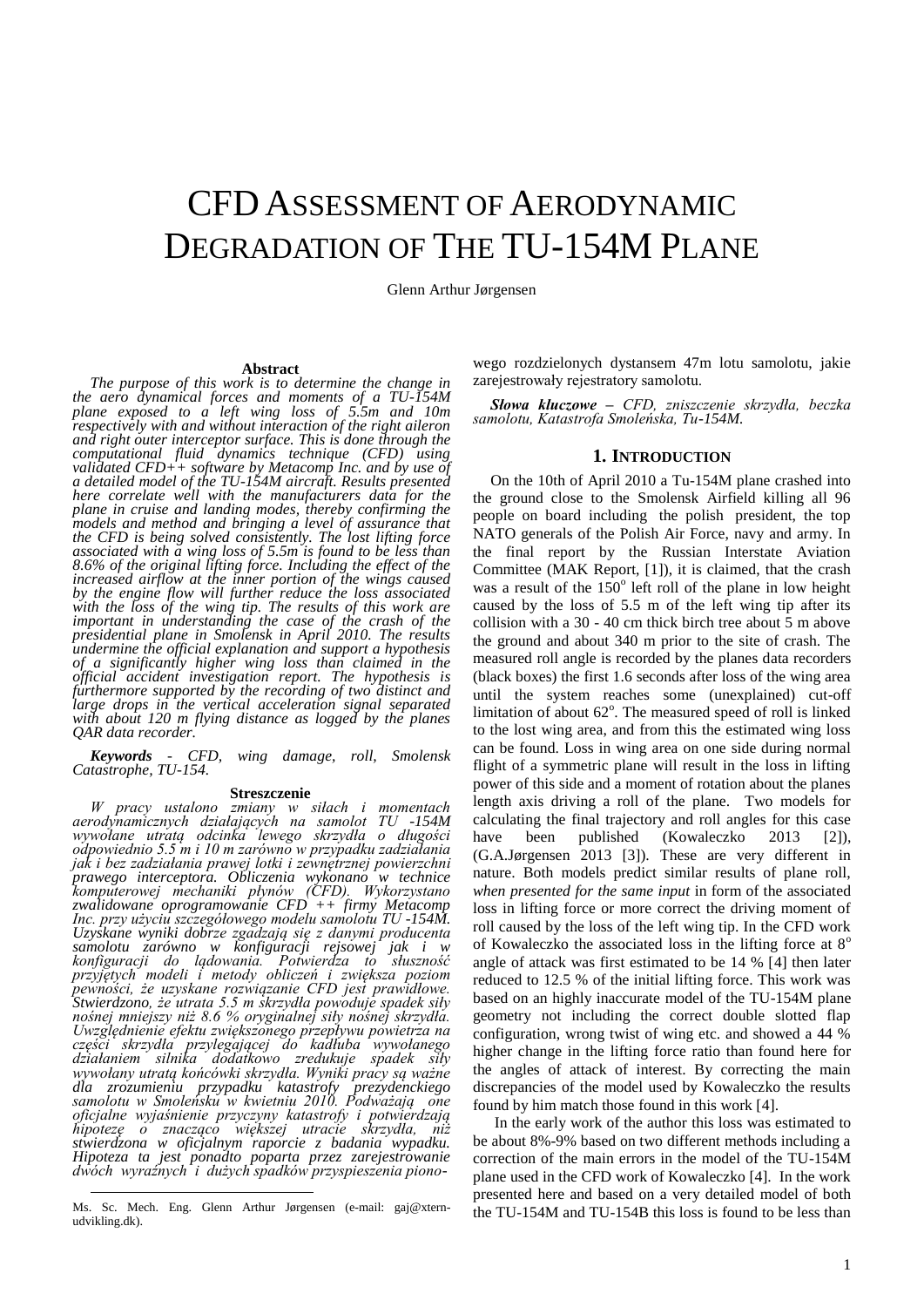8.6%. *The work presented here clearly supports the hypothesis of a significantly higher loss of total wing length than claimed in the official report.*

## **2. MODEL DESCRIPTION**

#### **2.1. Geometry**

The standard notation for describing the motion of, and the aerodynamic forces and moments acting on, a flight vehicle is indicated in [Fig. 1.](#page-1-0) The variables x, y, and z represent coordinates, with origin at the center of mass of the vehicle.



<span id="page-1-0"></span>**Fig. 1. Definition of the coordinate system. The figure is borrowed from [5].**

The x-axis lies in the symmetry plane of the vehicle (Nelson 1989, [6]) and points toward the nose of the vehicle. The z-axis also is assumed to lie in the plane of symmetry, perpendicular to the x-axis, and pointing approximately down. The y-axis completes a right-handed orthogonal system, pointing approximately out the right wing. The variables u,v, and w represent the instantaneous components of linear velocity in the directions of the x-axis, y-axis, and z-axis, respectively. The variables  $F_X$ ,  $F_Y$ , and  $F_Z$  represent the components of aerodynamic force in the directions of the x-axis, y-axis, and z-axis, respectively. The variables p, q, and r represent the instantaneous components of rotational velocity about the x-axis, y-axis, and z-axis, respectively. The variables L (or CMx), M, N represent the components of aerodynamic moments about the x, y, and z axes, respectively. The variables Φ, Θ, ψ, represent the angular rotations, relative to the equilibrium state, about the x, y, and z axes, respectively (roll angle, pitch angle and yaw angle). Thus

$$
\omega = \frac{d\Phi}{dt} \ , \quad q = \frac{d\Theta}{dt} \ , \quad r = \frac{d\Psi}{dt} \ . \tag{1}
$$

<span id="page-1-3"></span>3D models of the TU-154 plan are created in  $C_{\text{re}}^{TM}$ Release 2.0 and imported into CFD++ by Metacomp. Minor corrections are added by Metacomp to make the model water tight. In some instances, the geometry is slightly altered to enable quality mesh generation. The alterations made to the models are extremely small and prevent mesh singularities that would affect the CFD simulation. Where possible the geometry is based on the data given by B.Bextnp et Al. [7]. Additional data is found in TU-154 by Dmitriy Komissarov [8]. According to Komissarov the Tu-154M features double-slotted flaps and redesigned LE slates defected 22° with no gap between the inner/outer wing sections, where the Tu-154B features triple-slotted flaps. One piece ailerons are located outboard of the flaps. The outer wing spoilers are flight spoilers and assist the ailerons for roll control. The hinge line is located ahead of the leading edge so that a gap appears when the spoilers are deployed, hereby optimizing the airflow and preventing pressure fluctuations. Each outer wing has two prominent boundary layer fences. The fences are attached in line with the inboard ends of the No2 LE slat sections and the outer ends of the outboard flaps. The wing utilizes TsAGI highspeed airfoils, P-56M<sub>2</sub>-12 at the roots, P-35M<sub>3</sub>-11 at midspan and  $P-35M_3-10$  at the tips. In the absence of these airfoil coordinates and based on the overall description of the airfoil main parameters found in T.N.Nnrym, the NACA 23012 airfoil is chosen for the root section, the Boeing B737b-il (11%) airfoil is chosen for the mid span and the Boeing B737b-il (10%) airfoil is chosen for the tip section. The wings have zero sweepback inboard of the main landing gear fairings. Sweepback at quarter-chord is 35°, the anhedral angle  $1^{\circ}10'$ , incidence at root is  $+3^{\circ}$  and  $-1^{\circ}$  at the tip giving a total wing twist of 4°, aspect ratio 7.85, taper 3.5 and MAC 5.285 m. The plane has a cantilever swept T-tail featuring symmetrical airfoils. Sweepback at quarter-chord is 45°, aspect ratio 1.0, taper 1.88 and thickness/chord ratio 11%. The symmetrical airfoil S9032-il (11 %) is chosen for the tail profile (both root and tip). The plane in cruise mode is modelled without landing gear and with retracted flaps and slats. See [Fig. 2](#page-1-1) and [Fig. 3.](#page-1-2)



<span id="page-1-1"></span>**Fig. 2. Top view of the 3D model of the TU-154 in cruise mode.** 

<span id="page-1-2"></span>

**Fig. 3. Bottom view of the 3D model of the TU-154 in cruise mode.**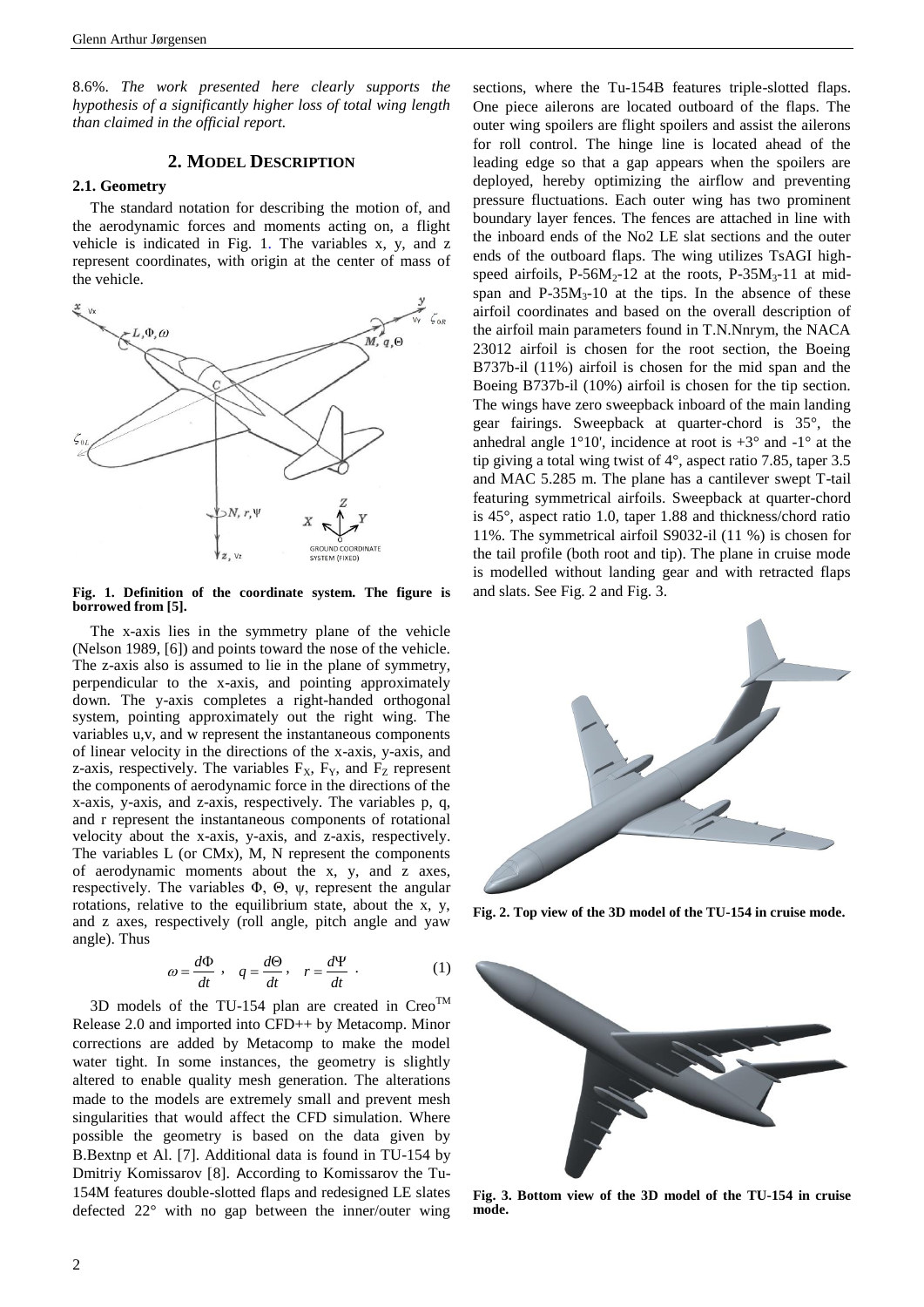In landing mode the plane is modelled with deployed landing gear. One version is modelled as the Tu-154B with triple-slotted flaps and rounding of the wing tips (see figures [Fig. 4,](#page-2-0) [Fig. 5](#page-2-1) and [Fig. 6\)](#page-2-2),

Note the extended slats towards the tip whereas the Tu-154M is modelled with double slotted fowler flaps and the slats are extended further outboard compared to the TU-154B with a more square wing tip (see figures [Fig. 7](#page-2-3) - [Fig.](#page-2-4)  [9\)](#page-2-4).

## **2.2. Pilot interaction**

The effect of no pilot counteraction (free stick) is examined by setting both the right wing outer interceptor and the right aileron to their neutral positions. The effect of

<span id="page-2-0"></span>**Fig. 4. Top view of a 3D model of the TU-154B in landing mode.**



<span id="page-2-1"></span>**Fig. 5. Bottom view of a 3D model of the TU-154B in landing mode. Note the triple slotted fowler flaps.**

<span id="page-2-2"></span>

**Fig. 6. Close view of the triple slotted fowler flaps of the TU-154B in landing mode.** 

any pilot counteraction of the roll of the plane is examined by setting both the right wing outer interceptor and the right aileron to their full travel (45°) and (20°) respectively.

#### **2.3. Flight conditions**

Each plane mode is evaluated for two or three angles of attack from  $\alpha = 3^{\circ}$  to  $\alpha = 13^{\circ}$ . The free stream air temperature is  $T = 275K$ , the free stream air pressure  $p =$ 99325 Pa and the free stream velocity  $V = 75$  m/s. The reference area is set to  $S = 180$  m<sup>2</sup> for easy comparison to the manufacturers data. The reference length is set as the Mean Aerodynamic Chord  $L = 5.285$  m.



**Fig. 7. Top view of a 3D model of the TU-154M in landing mode.**

<span id="page-2-3"></span>

**Fig. 8. Bottom view of the 3D model of the TU-154M in landing mode. Note the double slotted fowler flaps.**

<span id="page-2-4"></span>

**Fig. 9. Close view of a 3D model of the TU-154M in landing mode. Note the double slotted fowler flaps and extended slats towards the tip.**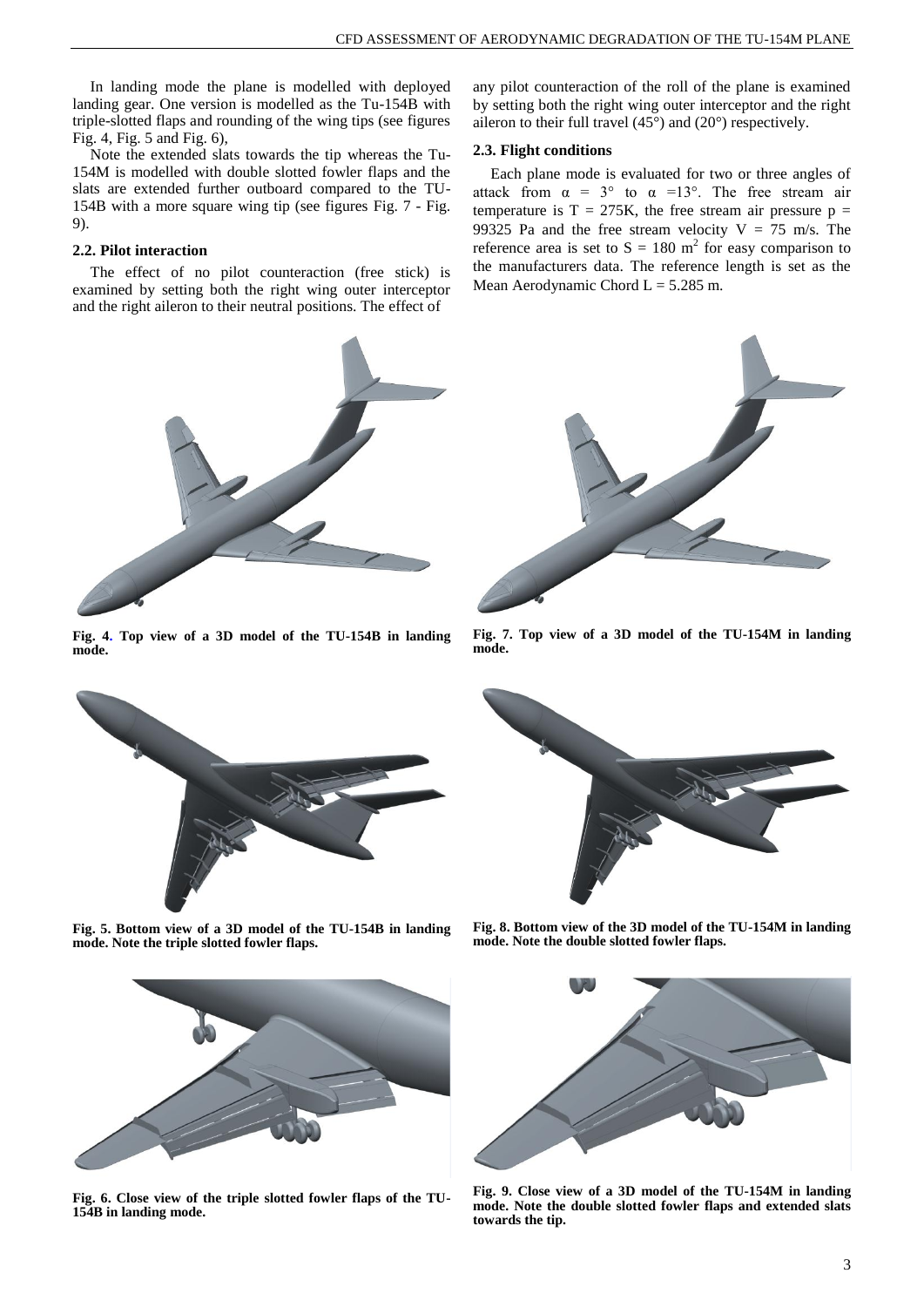## **3. COMPUTATIONAL METHOD.**

#### **3.1. Numerical methodology used**

Steady state viscous simulations are conducted using Reynolds Averaged Navier Stokes equations (RANS) methodology. This approach allows a quick and reliable estimate of the pressure distribution on the body as well as the skin friction in order to evaluate the various forces and moment coefficients. The turbulence closure model used is Spalart-Allmaras (SA). The solution is driven to a steady state by relaxation using a pseudo time step. Convergence is accelerated via multigrid.

### **3.2. Generation of Grid**

All meshes discussed in this report have been generated by Metacomp's Multipurpose Intelligent Meshing Environment (MIME) pre-processing package. The geometry considered is somewhat complex and maintains several parts of the actual aircraft (fairings, flaps, slats, fences). The total number of cells in the mesh for the various modes varies between 35 million to 56 million volume cells (see [Fig. 10](#page-3-0) and [Fig. 11\)](#page-3-1). To enhance accuracy, curvature refinements as well as several local refinement boxes were used to ensure proper quality of the meshes.



<span id="page-3-0"></span>**Fig. 10. One example of the grid generated by Metacomp's Multipurpose Intelligent Meshing Environment. The total number of volume cells vary between 35million and 56 million.**



**Fig. 11. Close look at the region of the aileron and outer interceptor of the right wing in the case of full pilot interaction.**

## <span id="page-3-1"></span>**3.3. Problem setup in CFD++**

CFD work is performed using **validated** CFD++ software by Metacomp Inc. A steady RANS simulation is done to evaluate the flow around the body of the aircraft and using the one equation Spalart-Allmaras turbulence closure. The ratio of turbulent to laminar viscosity is set to 2.0. Steady state solution is obtained using the implicit solver and ramping the Courant Friedrichs Lewy number (CFL) from 1 to 120 in 100 steps. Residual convergence is very good on the clean geometry (no flaps, no slats), and the residuals drop by more than 6 orders of magnitude in the first 600 iterations.

#### **3.4. Alpha shift**

For the case of the plane in landing mode with 36° flaps, and 22° slats extension the overall lifting curve slope and shape correlates extremely well with the manufacturers data, but a small alpha shift of  $\Delta \alpha = +2^{\circ}$  is required to bring the CFD results and manufacturers data completely in line. A plane in landing mode produces a large amount of lift and circulation which can be affected by the presence of wind tunnel walls. Since the AoA for a 3-D finite wing is reduced because of the induced AoA. It is the effect of this induced AoA that is different from tunnel to free flight and thus can cause a shift in alpha. Such alpha shift is therefore not uncommon when comparing CFD results with wind tunnel data or actual flight data, and it is without importance to the conclusions drawn here.

### **4. RESULTS**

#### **4.1. Lifting coefficient and moment of roll**

The overall lifting coefficient found in this work for the plane in cruise and landing configurations correlates well with the manufactures data for the TU-154, thereby confirming the models and method and bringing a level of assurance that the CFD is being solved consistently. Se[e Fig.](#page-4-0)  [13.](#page-4-0)

The dimensionless pressure coefficient at the plane boundary is shown in [Fig. 12.](#page-3-2)



**Fig. 12. The dimensionless pressure coefficient Cp for the TU-154M plane in landing mode.**

<span id="page-3-2"></span>The local lift coefficient CL as a function of the span coordinate y is shown in [Fig. 15](#page-4-1) and data are presented in table 1 for the TU-154M plane in cruise mode for  $\alpha = 3^{\circ}$  and  $\alpha$  =13° and in landing mode for  $\alpha$  = 5° and  $\alpha$  =15°. An alpha shift of  $+2^{\circ}$  is observed for the plane in landing mode for both the TU154M and TU154B2 planes. No "normalization techniques" are required to bring these data in agreement with the reference data for the TU154M. Results presented here correlate well with the manufacturers data for the plane in cruise and landing modes, thereby confirming the models and method and bringing a level of assurance that the CFD is being solved consistently. The total lost lift power of the wing is found to be less than 8.6% for the TU154M for (angle of attack, AOA or α) AOA's between 5° and 15. See [Fig. 14.](#page-4-2) This is significantly lower than the 12.5% to 14% earlier claimed by Kowaleczko. The required average moment necessary to obtain a roll of the plane as logged by the plane's flight data recorders is earlier found by Jorgensen to be about  $CMx_{req} = 0.68$  [\[3,](#page-0-1) [4\]](#page-0-0). In case of no pilot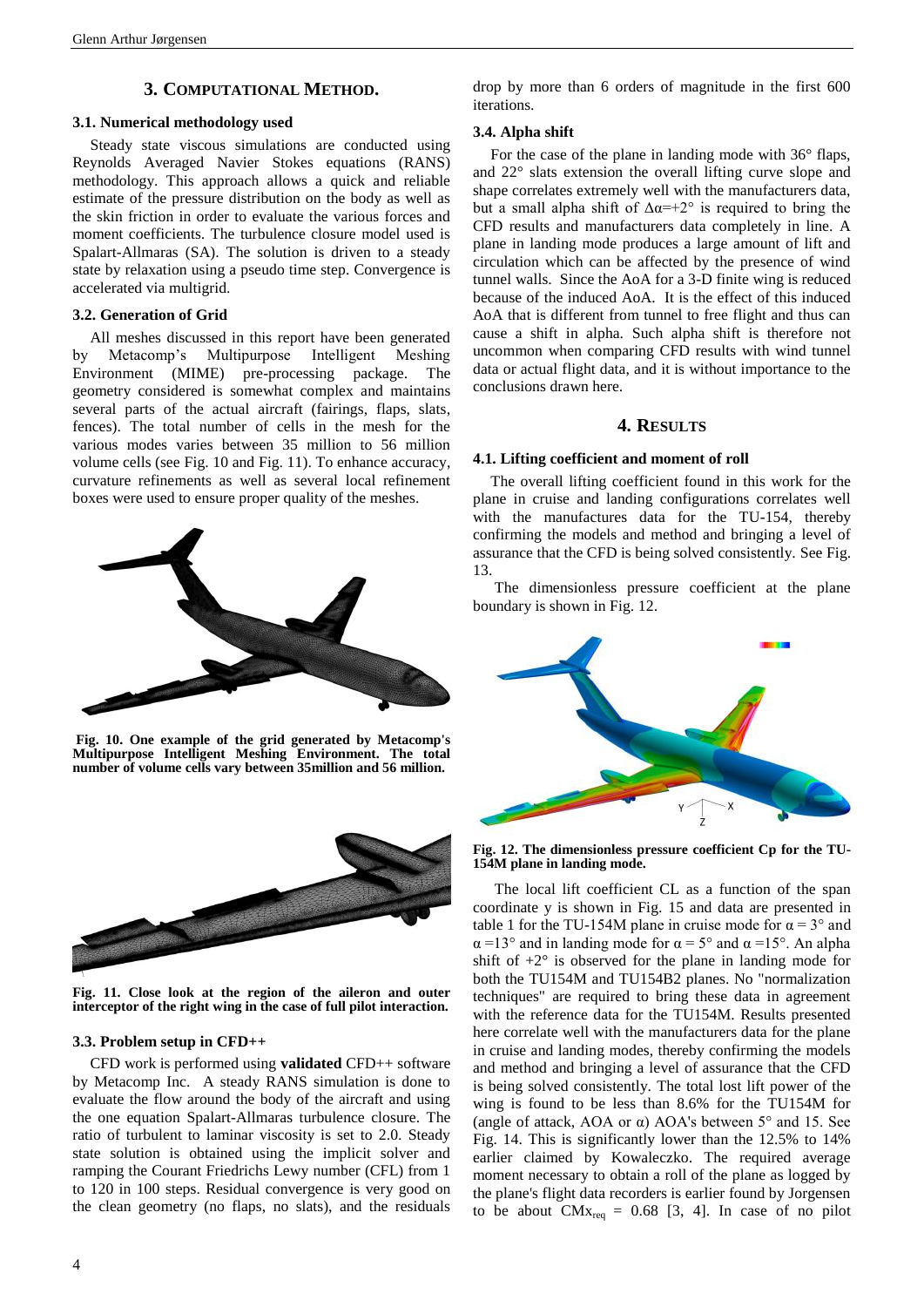interference the expected moment of roll is  $CMx = 0.297$  or 44% of the required value, as seen in [Tab. 2.](#page-5-0) In the case of full pilot interaction (full right aileron and outer interceptor) the expected moment of roll drops to  $CMx = 0.117$  or only 17 % of the moment required to obtain the logged roll rate. In this case the pilots are nearly able to counteract the entire loss of the wing tip of 5.5 m. A wing loss of about 10 m can generate the required moment of roll for AOA's between 10° and 15° (see [Tab. 1](#page-5-1) and [Tab. 2\)](#page-5-0). Increasing wing losses will



<span id="page-4-0"></span>**Fig. 13. The overall lifting coefficients found in this work (circles) and compared to the Russian TU-154M data (lines) [7] of the undamaged plane. The very fine correlation of both cases with and without flaps/slats confirm the model and method and brings a level of assurance that the CFD is being solved consistently.**

CL(Y) Full length and Length Loss of Left Wing of 5.5m

generally result in increasing AOA's in order to obtain the necessary lift with the reduced remaining wing area, thus driving the moment of roll up.

<span id="page-4-3"></span>*The results clearly show, that a pilot interaction with full right aileron and full right interceptor would almost entirely counteract the moment of roll associated with a wing loss of only 5.5 m, i.e. the plane would only roll a minimum angle and such loss would not lead to a crash [9]as claimed in [\[1\]](#page-0-2).* The actual values are listed in [Tab. 1a](#page-5-1)n[d Tab. 2.](#page-5-0)



<span id="page-4-2"></span>**Fig. 14. Same as figure 13 but including the overall lifting coefficients of the damaged wing. The loss of lift associated with a wing loss of 5.5 m is less than 8.6 %. The resulting moment of roll is less than half the value required to obtain the roll as recorded by the planes black boxes. For a loss of 10 m wing the moment of roll reaches a value, that perfectly explains the recorded roll angle of the plane [\[9\]](#page-4-3).**

CL(Y) With and Without Aileron and Outer Interceptor



<span id="page-4-1"></span>**Fig. 15. The lifting distribution found in this work. The integral of area below each curve equals the total lifting coefficient for the examined case. The full black lines correspond to the lift distribution of undamaged wing in neutral for three different angles of**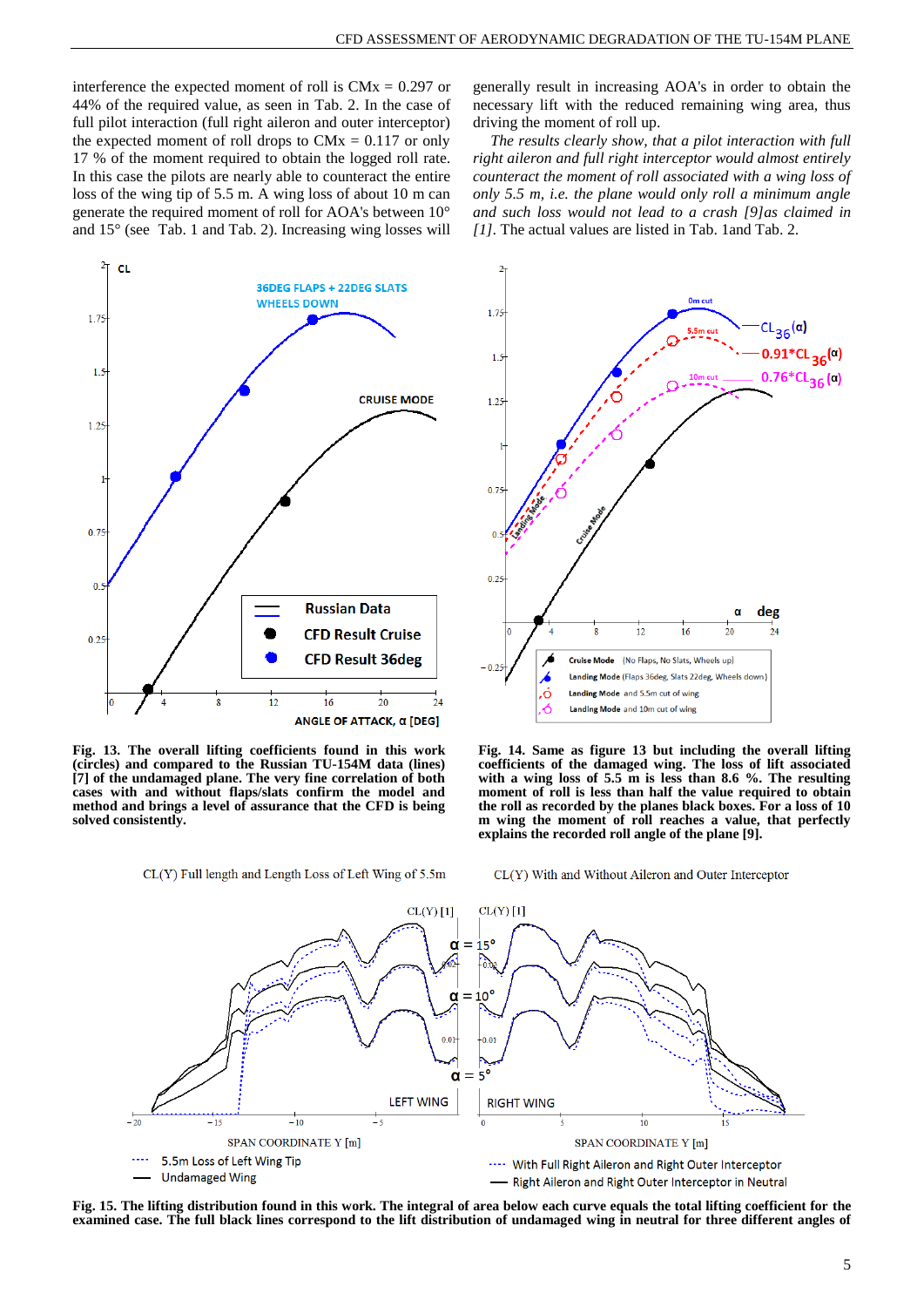**attack (5°, 10°, 15°). The dotted lines on the left side correspond to the same for the case of a loss of 5.5m wing length. The dotted lines on the right side correspond to the same for the undamaged wing with outer interceptor and outer aileron at full extent. Note the large simularity between the two sides, i.e. applying full intereptor and full right aileron could to a large degree cancel the rotational moment of the loss of 5.5m wing tip. This effect is quantified in tab.1.**

<span id="page-5-1"></span>**Tab. 1.The overall lifting coefficient found in this work, CLCFD++ , the value found by [7], CLREF , the angle of attack, α, and the shift in α, αshift for both configurations without flaps/slats (cruise) and with 36° flaps and 22° slats (landing).**

| Mode    | $\alpha$ |                | <b>CL</b> Ref | CL      |
|---------|----------|----------------|---------------|---------|
|         |          |                |               | $CFD++$ |
|         | [deg]    | [deg]          | $[1]$         | $[1]$   |
| Cruise  | 3        | $\mathbf{O}$   | 0.002         | 0.016   |
| Cruise  | 13       | 0              | 0.922         | 0.896   |
| Landing | 5        | $\overline{2}$ | 1.001         | 1.009   |
| Landing | 10       | $\overline{2}$ | 1.449         | 1.413   |
| Landing | 15       | 2              | 1.733         | 1.742   |

<span id="page-5-0"></span>**Tab. 2. The overall lifting coefficient, CL, and the moment of roll about the X-axis (CMx) is shown for the undamaged wing (Lost span = 0m) and for a lost span of 5.5 m and 10.0 m respectively for three angle of attacks with and without full pilot interaction (by right aileron and right outer interceptor). Note that for a wing loss of 5.5 m the pilots can nearly counteract the rolling moment, i.e. prevent the rolling of the plane.**

| $\alpha$ | Lost        | <b>Loss</b> | CL           | <b>CMx</b>   | CL           | <b>CMx</b>   |
|----------|-------------|-------------|--------------|--------------|--------------|--------------|
|          | span        |             |              |              |              |              |
|          |             |             | Free stick   |              | Full (A+I)   |              |
| deg      | m           | %           | $\mathbf{1}$ | $\mathbf{1}$ | $\mathbf{1}$ | $\mathbf{1}$ |
| 5        |             |             | 1.009        | $\mathsf 0$  | 0.920        | $-0.212$     |
| 10       | $\mathbf 0$ | $\mathbf 0$ | 1.413        | $\mathbf 0$  | 1.322        | $-0.217$     |
| 15       |             |             | 1.742        | $\mathbf 0$  | 1.676        | $-0.155$     |
| 5        |             |             | 0.923        | 0.214        | 0.832        | 0.001        |
| 10       | 5.5         | 9.          | 1.276        | 0.339        | 1.181        | 0.117        |
| 15       |             |             | 1.592        | 0.371        | 1.515        | 0.194        |
| 5        |             |             | 0.733        | 0.550        | 0.693        | 0.347        |
| 10       | 10          | 24          | 1.061        | 0.729        | 0.906        | 0.468        |
| 15       |             |             | 1.337        | 0.835        | 1.112        | 0.598        |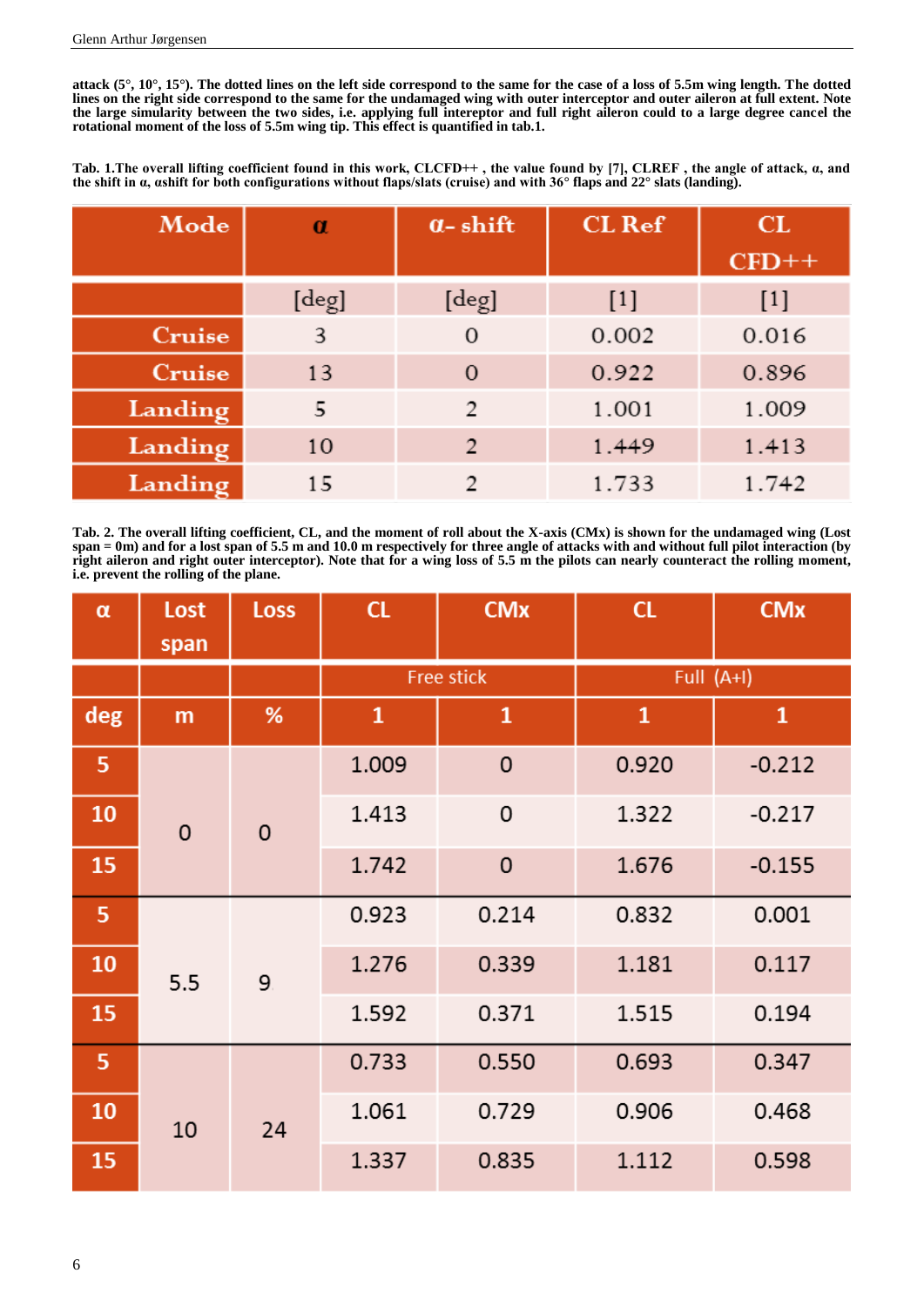The results presented in this work do not include the effect of the increased flow close to the fuselage as a result of the large engine thrust of motors at high speed. The effect of the increased flow around the inner portion of the wings is to increase the lift produced in this region, and thereby shifting more of the entire lift away from the tip and towards the root of the wing. With other words the loss of lift associated with a loss of say 5.5 m of the wing tip will be even lower than the 8.6 % found in this work when including this effect. *The 8.6 % is therefore a very conservative maximum value, and further work including the motor effect could be done to reveal whether this loss is even below 7%.*

#### **4.2. Critical speed after wing damage**

From the results found in this work and presented in [Fig.](#page-4-2)  [14](#page-4-2) and [Tab. 2](#page-5-0) the planes critical speed (speed of stall) can be found for both cases "no-pilot interaction" and "full pilot interaction" for a wing loss of  $\Delta L = 5.5$  m.

The basic lifting equation can be written as [\[7\]](#page-1-3)

$$
F_{z,\text{max}} = Cl \max^* S * \frac{\rho_{air} V^2}{2},\tag{2}
$$

Where S is the aero dynamical reference area  $(S=180 \text{ m}^2)$ for the TU-154 [\[7\]](#page-1-3)),  $\rho_{air} = 1.272 \text{ kg/m}^3$  and V is the speed of the plane relative to the air.

## *4.2.1. Case of no pilot interaction (right aileron and outer interceptor in neutral).*

The maximum lifting coefficient Clmax for a wing loss of  $\Delta L = 5.5$  m is for the case of no pilot interaction found fro[m Fig. 14](#page-4-2)

$$
CL \max_{\Delta L = 5.5 m, NP} = 0.91 * CL \max_{\Delta L = 0} \tag{3}
$$

or

$$
CL \max_{\Delta L = 5.5 m, NP} = 0.91 * 1.77 = 1.611, \tag{4}
$$

where Clmax<sub> $\Delta L=0$ </sub> = 1.77 is the maximum lifting coefficient of the undamaged wing [\[7\]](#page-1-3) and the index "NP" denotes "No Pilot Interaction" in contrast to "FP", "Full Pilot Interaction".

The total required lift of the plane can be written as :

$$
F_Z = M_{tot} * g * G, \qquad (5)
$$

By inserting (4) and (5) in (2) the critical speed of the TU-154M after a wing loss of  $\Delta L = 5.5$  m can and be found as

$$
V_{\text{Critical,NP}}(G) = \sqrt{\frac{M_{\text{tot}} * g * 2 * G}{\rho_{\text{air}} * S * CL \max_{\Delta L = 5.5 m, NP}}},
$$
 (6)

where G is the factor of vertical acceleration. G=1 corresponds to a horizontal flight. Mtot =  $78.600\text{kg}$  is the estimated total weight of the plane [\[1\]](#page-0-2) at the time of crash.

For horizontal flight (G=1) the critical speed can hereby be found as

$$
V_{\text{Critical,NP}}(G = 1.0) = 233 \, km/hr \,. \tag{7}
$$

From (8) it is shown, that the plane speed of  $V=275$ km/hr even would allow for a vertical acceleration of G=1.25, i.e. the pilots could continue the started upwards acceleration similar to what they had prior to the wing loss,

simply by pulling a little more nose and thereby increasing the angle of attack keeping this below the critical angle of  $\alpha_{critical} = 17.4^{\circ}.$ 

$$
V_{\text{Critical,NP}}(G = 1.25) = 260 \, km/hr \,, \tag{8}
$$

#### *4.2.2. Case of full pilot interaction (full right aileron and full right outer interceptor).*

In a similar fashion the critical speeds can be found for the case of full pilot interaction using full right aileron and full right outer interceptor, again in the case of a wing loss of  $\Delta L = 5.5$ m. Here the reduction,  $\chi$ , of the total lift coefficient caused by the activation of the right aileron and outer interceptor must be taken into account. A good estimate of  $\chi$  can be found from the values of CL with and without pilot interaction for the loss of  $\Delta L = 5.5$ m for  $\alpha = 15^{\circ}$ found in this work and listed in table 2

$$
\chi = \frac{1.515}{1.592} = 0.952. \tag{9}
$$

Then the maximum lifting coefficient for the case of full pilot interaction can be found as

$$
CL \max_{\Delta L = 5.5 m, FP} = 0.91 * 1.77 * 0.952 = 1.533 \text{ (10)}
$$

The critical speed in case of full pilot interaction is found as

$$
V_{\text{Critical, FP}}(G) = \sqrt{\frac{M_{\text{tot}} * g * 2 * G}{\rho_{\text{air}} * S * CL \max_{\Delta L = 5.5 m, FP}}}, \quad (11)
$$

$$
V_{\text{Critical,FP}}(G=1.0) = 239 \, km/hr \,, \tag{12}
$$

$$
V_{\text{Critical,FP}}(G = 1.25) = 267 \, \text{km/hr} \,. \tag{13}
$$

*From (12) and (13) it is shown, that the pilots with a wing loss of just 5.5 m could continue the started upwards acceleration similar to what they had prior to the wing loss and at the same time nearly counteract the roll by pulling full right aileron and outer interceptor and a little more nose angle and thereby increasing the angle of attack still keeping this below the critical angle of*  $\alpha_{critical} = 17.4^{\circ}$ *.* 

## **5. CONCLUSION**

Accurate 3D Models of the Tu-154M have been developed and CFD results based on these models are done using validated CFD software (CFD++). The CFD results show very good correlation to the Russian published lifting data of the Tu154M for both cruise configuration, as well as landing configuration, hereby verifying the models and CFD method and bringing level of assurance, that the CFD is being solved consistently.

The loss in total lifting power associated with a wing loss of 5.5 m is less than 8.6 % for the Tu-154M. This loss correlates very well with CFD results of the work performed by Kowaleczko, *when correcting his results for the many discrepancies between the 3D model used in his CFD work and the actual Tu-154M as described in ref [\[4\]](#page-0-0)*.

Including the effect of the increased flow over the wing roots caused by the influence of the three tail engines will tend to even further reduce the loss associated with the loss of the wing tip to below 8.6 %. Further work is required to show if the actual loss including this effect is below 7 %.